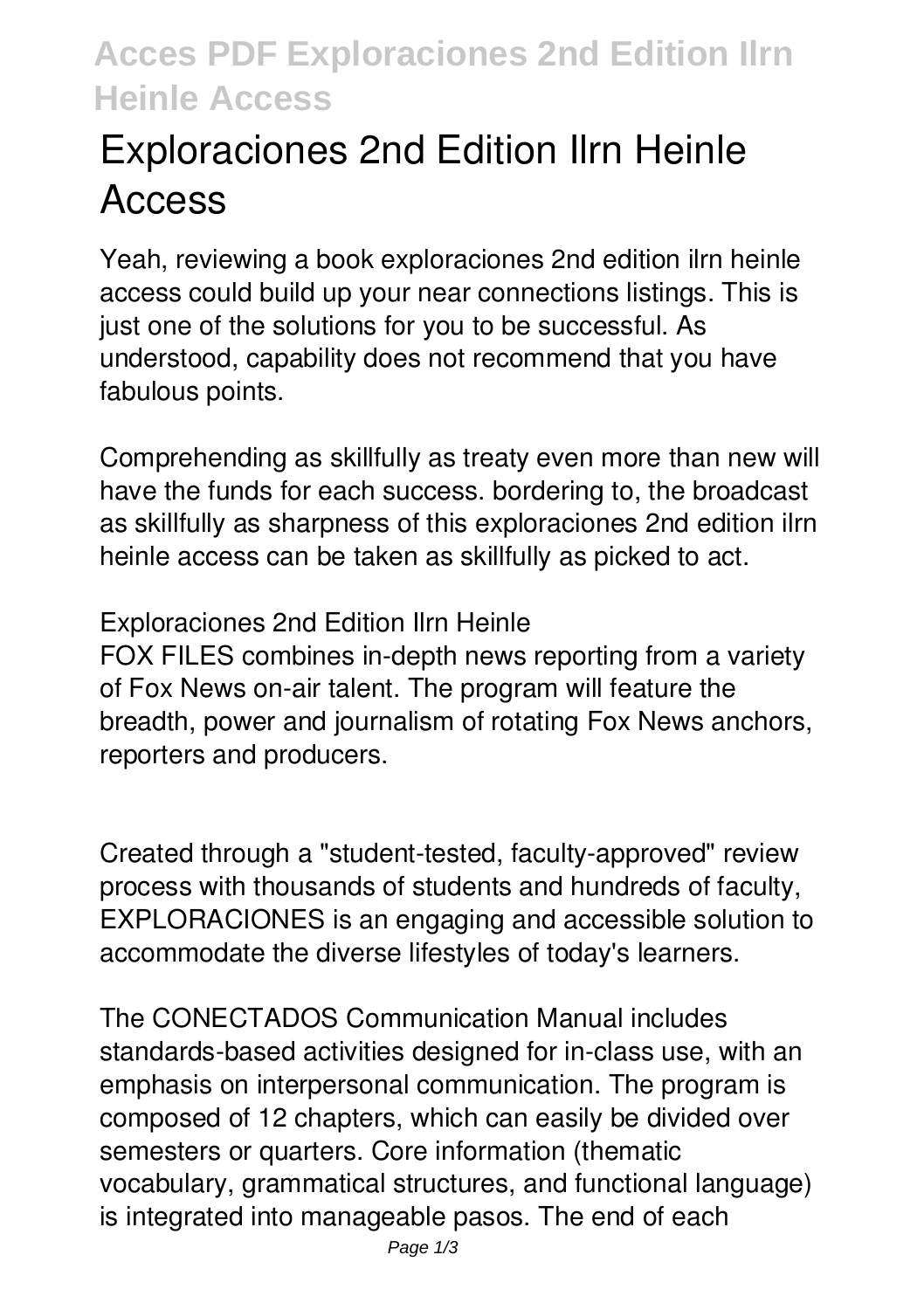## **Acces PDF Exploraciones 2nd Edition Ilrn Heinle Access**

chapter in the Communication Manual is comprised of four sections, which the instructor can mix and match. Important Notice: Media content referenced within the product description or the product text may not be available in the ebook version.

EXPLORACIONES transforms students into culturally competent Spanish speakers by providing learning strategies, systematic self-assessments, integration of the National Standards, and a focus on the practical purposes of language study. Created through a **Istudent-tested**, faculty-approved I review process with thousands of students and hundreds of faculty, this text is an engaging and accessible solution. Important Notice: Media content referenced within the product description or the product text may not be available in the ebook version.

Keep the success up! CONTINUEMOS! offers a complete, fully integrated intermediate Spanish program. Designed to consolidate the skills acquired in introductory-level course, the program develops in a spiral approach, fostering the gradual integration of communicative skills and cultural competency. This flexible and thorough program prepares students for continued success with Spanish. Important Notice: Media content referenced within the product description or the product text may not be available in the ebook version.

The CONECTADOS Communication Manual includes standards-based activities designed for in-class use, with an emphasis on interpersonal communication. The program is composed of 12 chapters, which can easily be divided over semesters or quarters. Core information (thematic vocabulary, grammatical structures, and functional language)